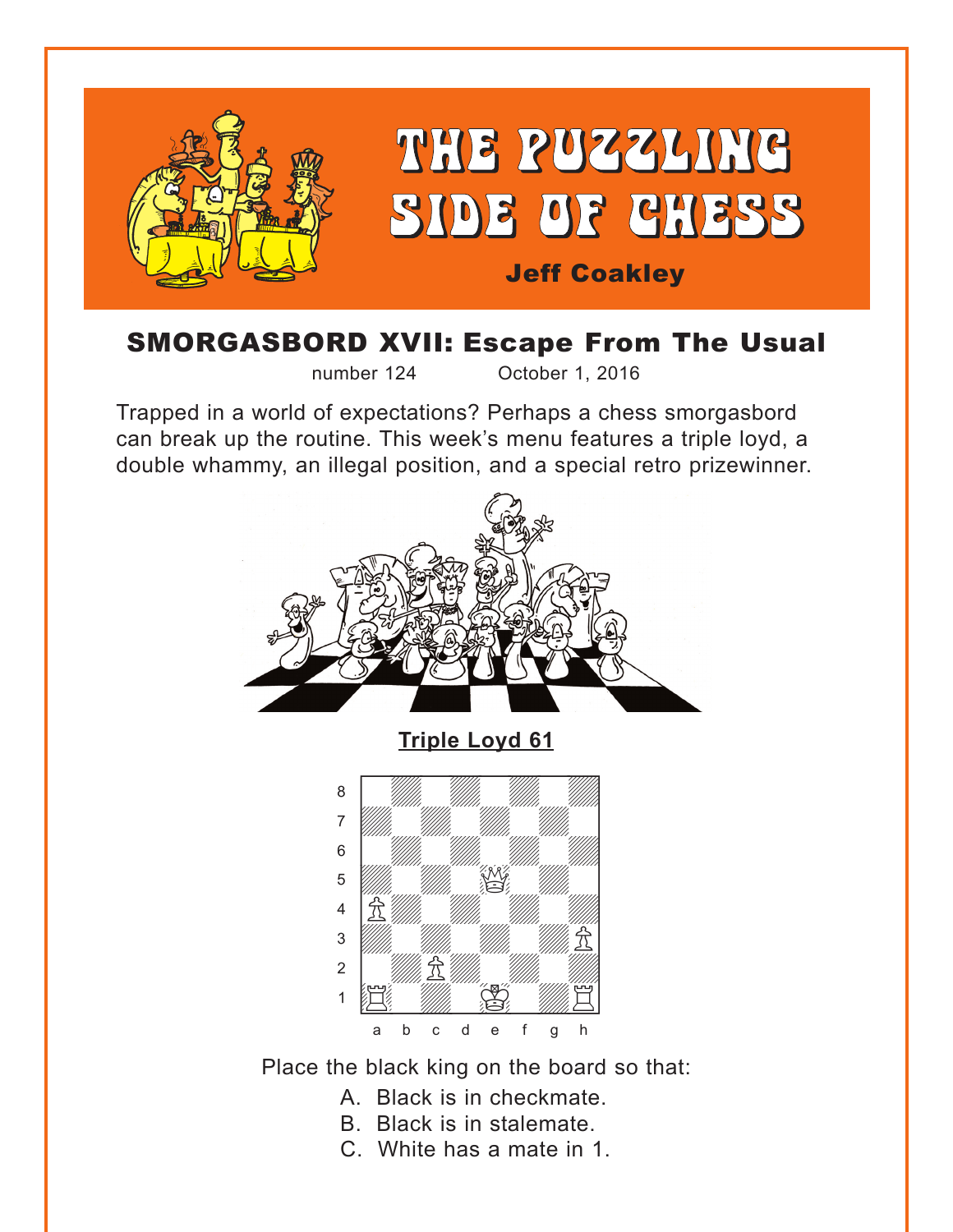<span id="page-1-0"></span>

Double Whammy 67



White plays two moves in a row to mate Black.

Special instructions for double whammies.

- a) White plays two moves in a row to mate Black.
- b) The first move may not be check.
- c) Either move may be a capture.
- d) Both moves may be with the same piece.
- e) Black does not get a turn.
- f) White may not place their own king in check on the first move, even if they get out of check with the second move.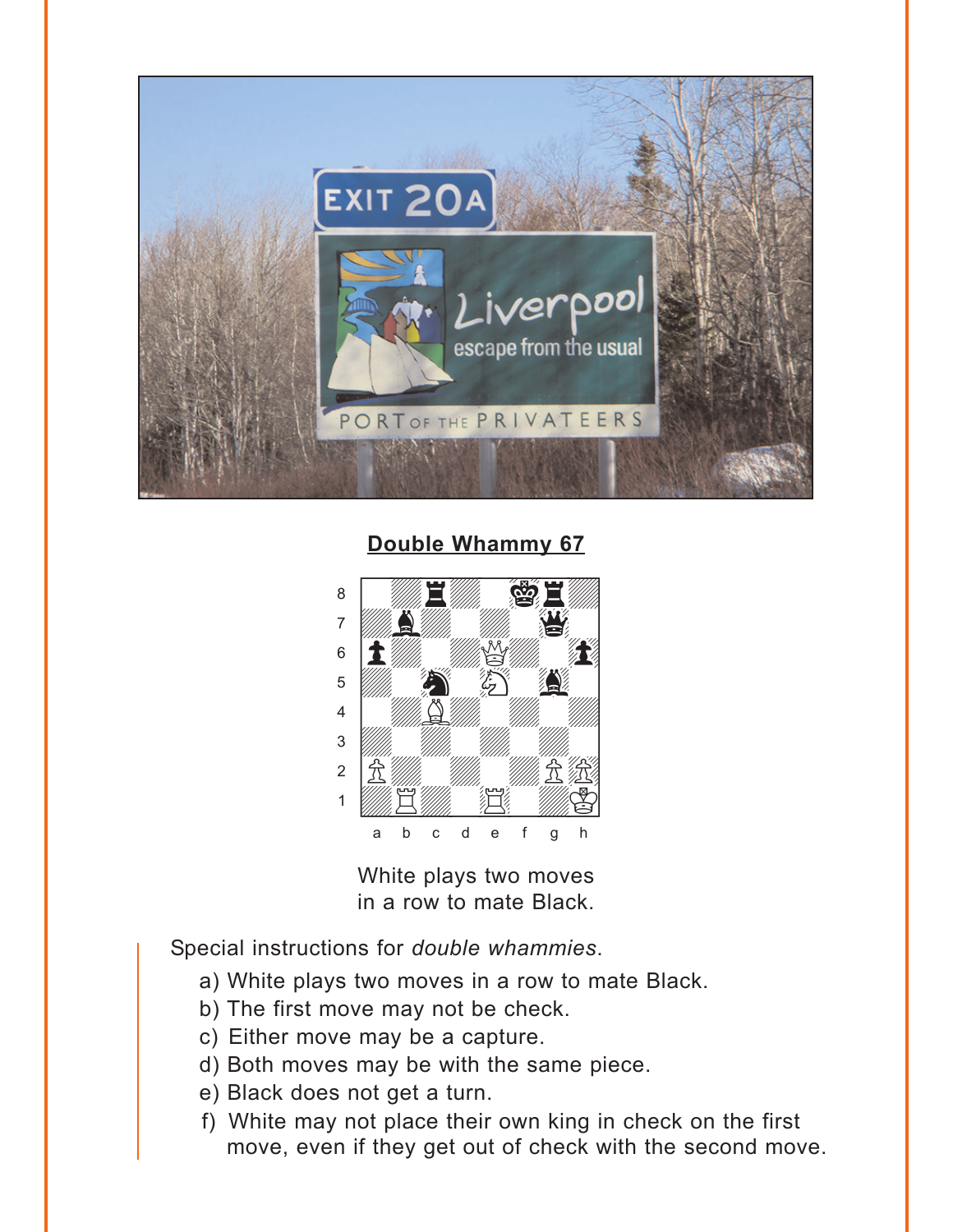### **[Who's the Goof? 35](#page-5-0)**

<span id="page-2-0"></span>

Why is this position illegal?



*There is always an escape button.*

Our final problem is an entry from the 2013 *Puzzlers Cup* by British retro expert Andrew Buchanan. Unfortunately, his submission was "lost in the mail" at Chess Cafe and never reached our judges.

The puzzle is hereby awarded a belated *honourable mention* in the tourney. Can you solve it without being told the stipulation?

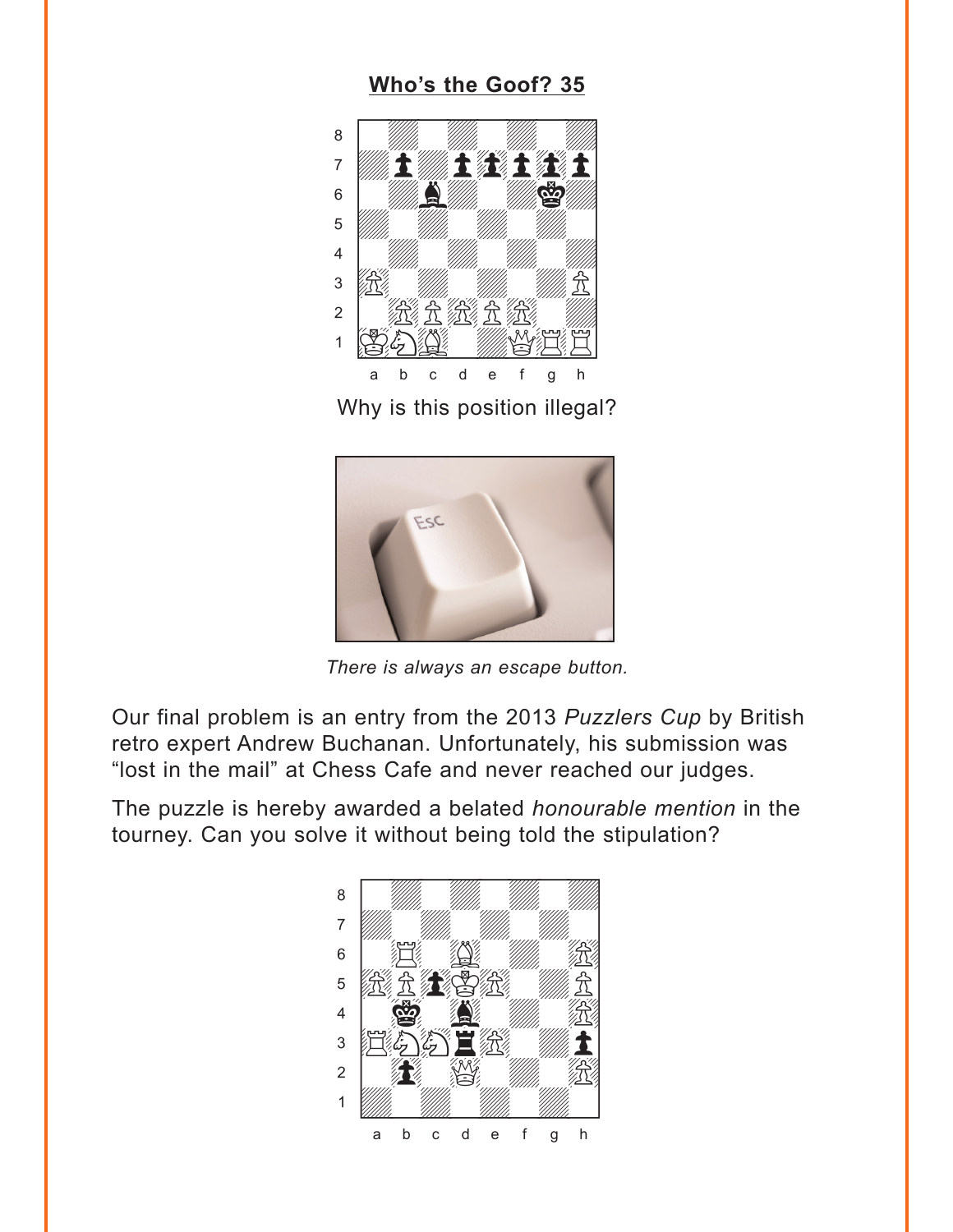<span id="page-3-0"></span>Here's the same problem again, this time with a stipulated stipulation. Did you notice that the pieces form the letters "# 1"?

### **[Retro 35](#page-5-0)**

Andrew Buchanan *2013 Puzzlers Cup*



White to mate in 1. What were the last 3 moves?



### **Blasts From the Past**

*The Puzzling Side of Chess* is updated every Saturday. For the next year, there will only be two new columns each month. On other weeks, previously unarchived material will be posted. There are two reasons for this change. Several book projects require more of my time, and the archive of past columns will be completed sooner.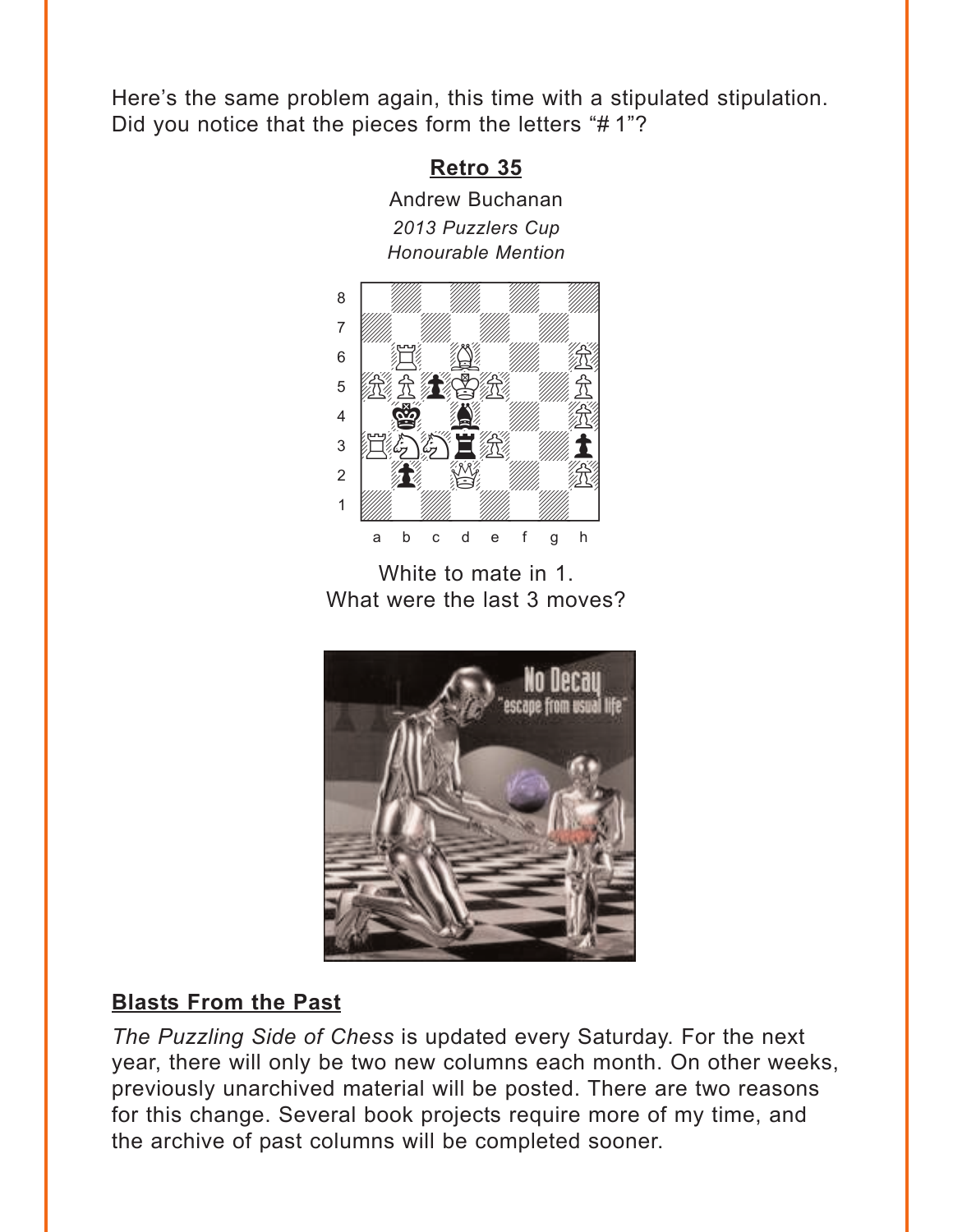# <span id="page-4-0"></span>**SOLUTIONS**

Triple loyd 61, double whammy 67, who's the goof 35 by J. Coakley, Puzzling Side of Chess (2016).

**PDF hyperlinks.** You can advance to the solution of any puzzle by clicking on the underlined title above the diagram. To return to the puzzle, click on the title above the solution diagram.

**Archives.** Other columns with similar problems can be found in the Puzzling Side archives.







1.Qxh6 2.Ng6# Pinner queen.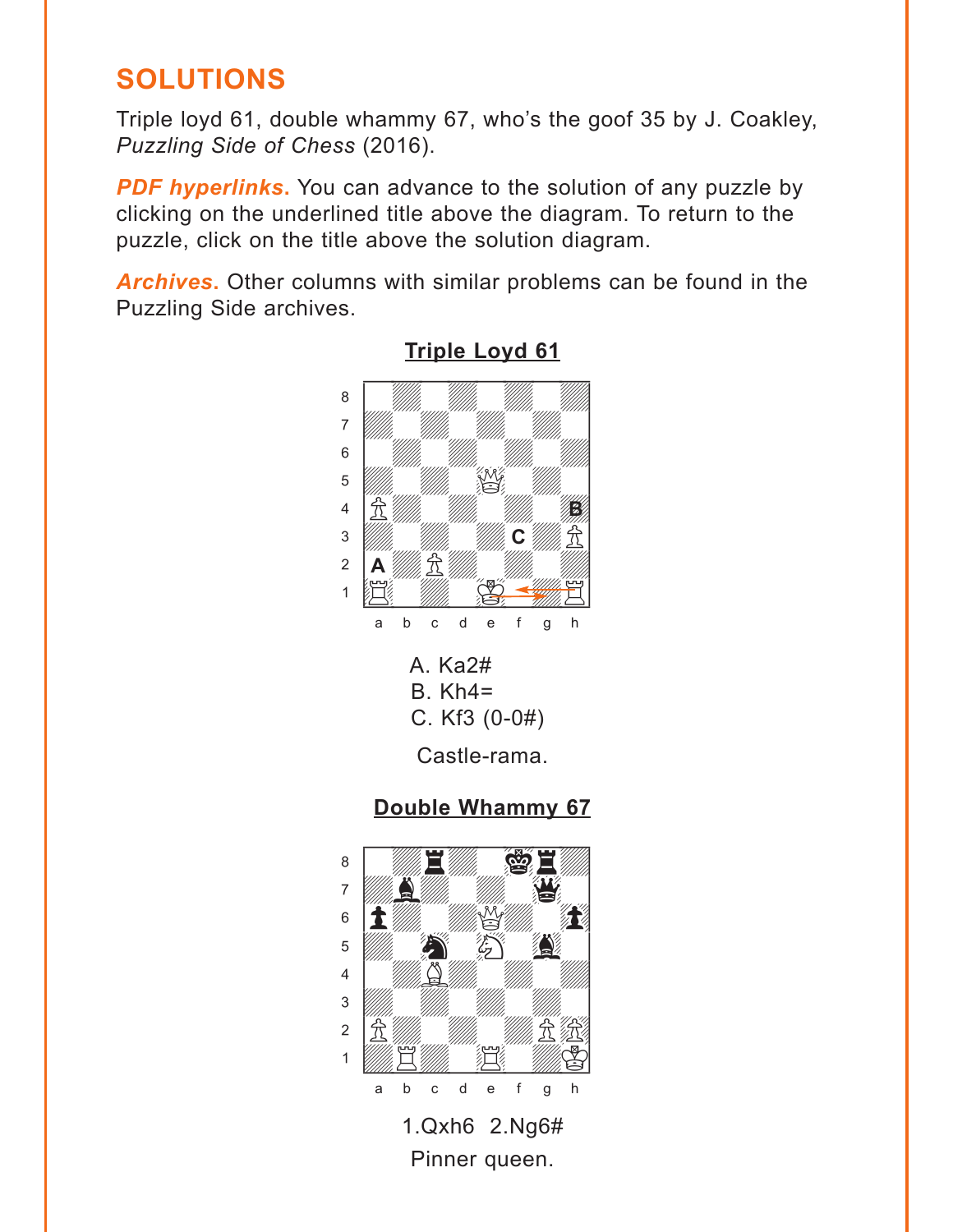### Who's the Goof? 35

<span id="page-5-0"></span>

The position is illegal because there are not enough missing white pieces to account for the necessary captures by Black.

With black pawns on b7 and d7, we know that the light-square bishop on c6 is a promoted pawn. Three captures were needed for the black a-pawn (or c-pawn) to promote on the light square b1. For example,  $...a4xb3xa2xb1=B.$ 

White is missing three pieces, so nothing seems illegal at this point. However, the black king is in check from the rook on q1. This could only happen by the discovered check and capture gxh3+.

If a white pawn was on g2 last turn, with another white pawn on e2, then the white light-square bishop must have been captured on f1. Therefore, the black a-pawn could not have made three captures.

#### Retro 35

**Andrew Buchanan** 2013 Puzzlers Cup **Honourable Mention** 



b5 $xc6$  e.p.#